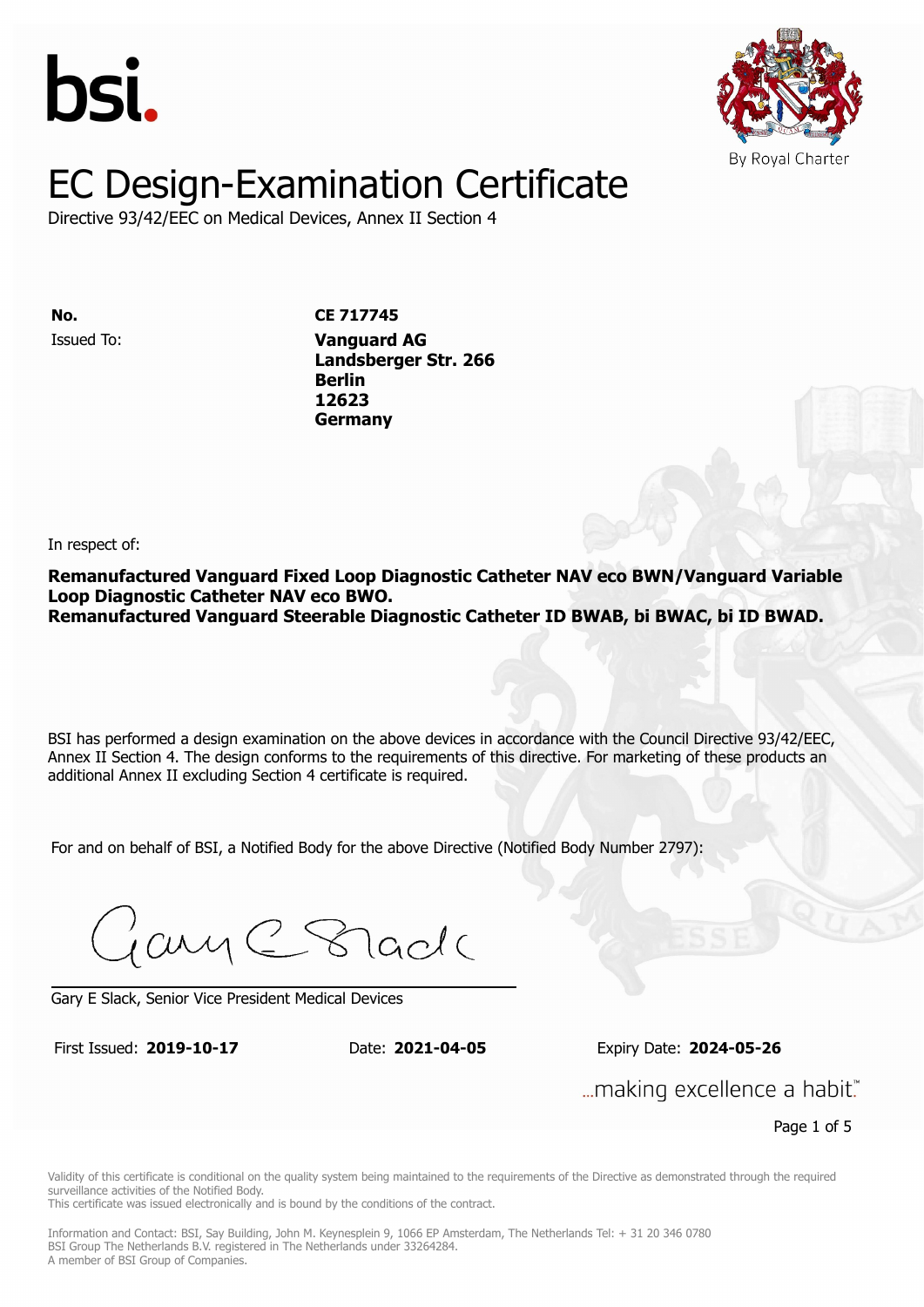



#### **Supplementary Information to CE 717745**

Issued To: **Vanguard AG Landsberger Str. 266 Berlin 12623 Germany**

#### **Remanufactured Vanguard Fixed Loop Diagnostic Catheter NAV eco BWN/Vanguard Variable Loop Diagnostic Catheter NAV eco BWO**

| <b>Catalogue</b><br><b>No Prefix</b><br>- Suffix | <b>Device Name</b>                                                  | Model,<br><b>Type</b>                      | <b>Intended Use per IFU</b>                                                                                                                                           | <b>Classification</b> |
|--------------------------------------------------|---------------------------------------------------------------------|--------------------------------------------|-----------------------------------------------------------------------------------------------------------------------------------------------------------------------|-----------------------|
| 34437                                            | Vanguard Fixed<br>Loop Diagnostic<br>Catheter NAV eco<br><b>BWN</b> | $D$ -Type/15<br>7F/4F<br>115cm 10p<br>4.5  | Intended for temporary intracardial ECG recording<br>and stimulation (mapping) of the cardiac<br>structures within the scope of electrophysiological<br>examinations. | Class III             |
| 34438                                            | Vanguard Fixed<br>Loop Diagnostic<br>Catheter NAV eco<br><b>BWN</b> | $D$ -Type/15<br>7F/4F<br>115cm 20p<br>4.5  | Intended for temporary intracardial ECG recording<br>and stimulation (mapping) of the cardiac<br>structures within the scope of electrophysiological<br>examinations. |                       |
| 34439                                            | Vanguard Fixed<br>Loop Diagnostic<br>Catheter NAV eco<br><b>BWN</b> | $D$ -Type $/20$<br>7F/4F<br>115cm 10p<br>6 | Intended for temporary intracardial ECG recording<br>and stimulation (mapping) of the cardiac<br>structures within the scope of electrophysiological<br>examinations. |                       |
| 34440                                            | Vanguard Fixed<br>Loop Diagnostic<br>Catheter NAV eco<br><b>BWN</b> | $D$ -Type $/20$<br>7F/4F<br>115cm 20p<br>6 | Intended for temporary intracardial ECG recording<br>and stimulation (mapping) of the cardiac<br>structures within the scope of electrophysiological<br>examinations. |                       |

First Issued: **2019-10-17** Date: **2021-04-05** Expiry Date: **2024-05-26**

... making excellence a habit."

Page 2 of 5

Validity of this certificate is conditional on the quality system being maintained to the requirements of the Directive as demonstrated through the required surveillance activities of the Notified Body.

This certificate was issued electronically and is bound by the conditions of the contract.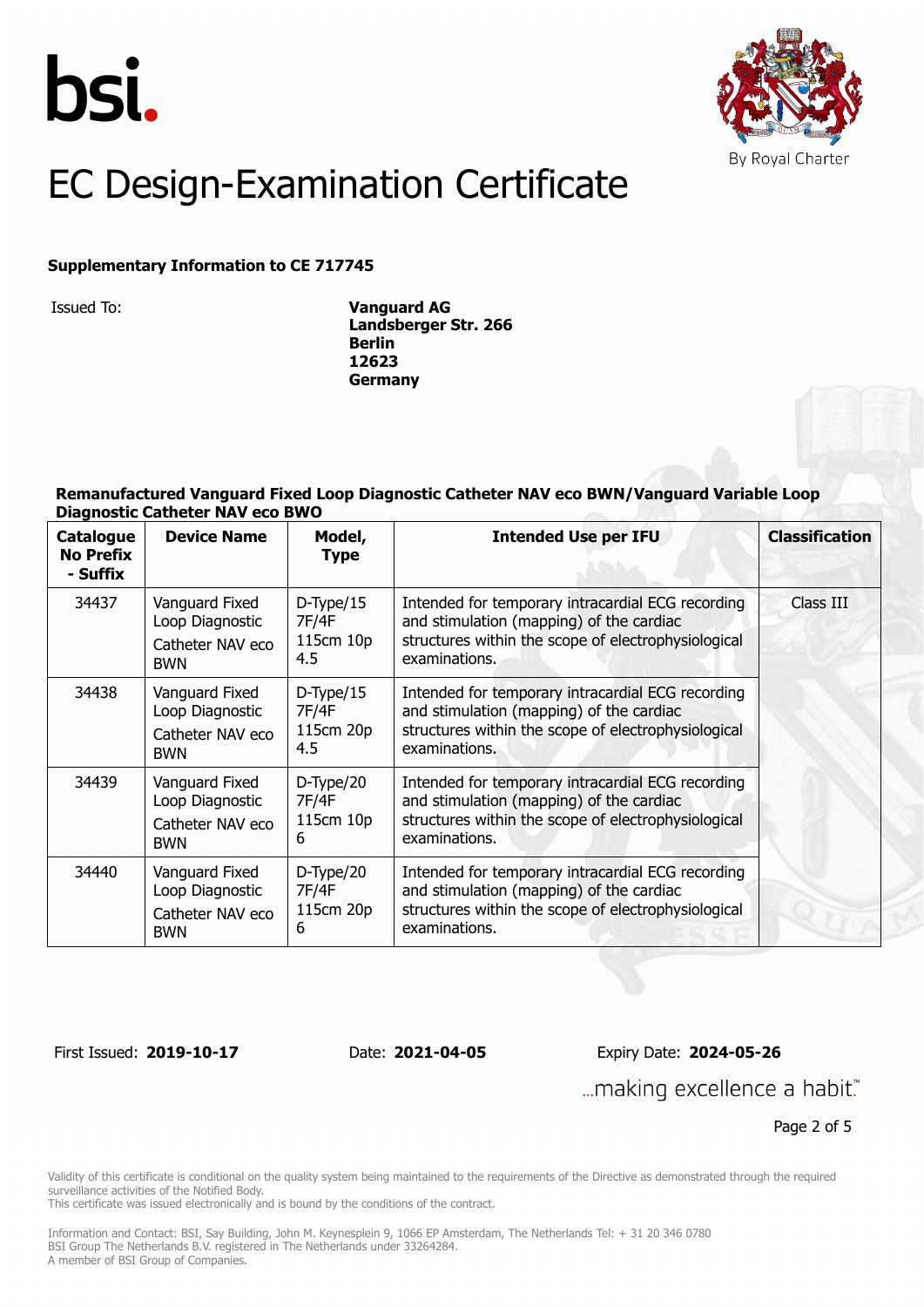



#### **Supplementary Information to CE 717745**

Issued To: **Vanguard AG Landsberger Str. 266 Berlin 12623 Germany**

| <b>Catalogue</b><br><b>No Prefix</b><br>- Suffix | <b>Device Name</b>                                                 | <b>Model, Type</b>                                 | <b>Intended Use per IFU</b>                                                                                                                                           | <b>Classification</b> |
|--------------------------------------------------|--------------------------------------------------------------------|----------------------------------------------------|-----------------------------------------------------------------------------------------------------------------------------------------------------------------------|-----------------------|
| 34846                                            | Vanguard Fixed<br>Loop Diagnostic<br>Catheter NAV<br>eco BWN       | $D$ -Type $/25$<br>7F/4F 115cm<br>10p <sub>6</sub> | Intended for temporary intracardial ECG<br>recording and stimulation (mapping) of the<br>cardiac structures within the scope of<br>electrophysiological examinations. | Class III             |
| 34413                                            | Vanguard<br>Variable Loop<br>Diagnostic<br>Catheter NAV<br>eco BWO | D-Type/15-25<br>7F/4F 115cm<br>22p 2-6-2           | Intended for temporary intracardial ECG<br>recording and stimulation (mapping) of the<br>cardiac structures within the scope of<br>electrophysiological examinations. |                       |
| 34436                                            | Vanguard<br>Variable Loop<br>Diagnostic<br>Catheter NAV<br>eco BWO | D-Type/15-25<br>7F/4F 115cm<br>12p8                | Intended for temporary intracardial ECG<br>recording and stimulation (mapping) of the<br>cardiac structures within the scope of<br>electrophysiological examinations. |                       |

First Issued: **2019-10-17** Date: **2021-04-05** Expiry Date: **2024-05-26**

... making excellence a habit."

Page 3 of 5

Validity of this certificate is conditional on the quality system being maintained to the requirements of the Directive as demonstrated through the required surveillance activities of the Notified Body.

This certificate was issued electronically and is bound by the conditions of the contract.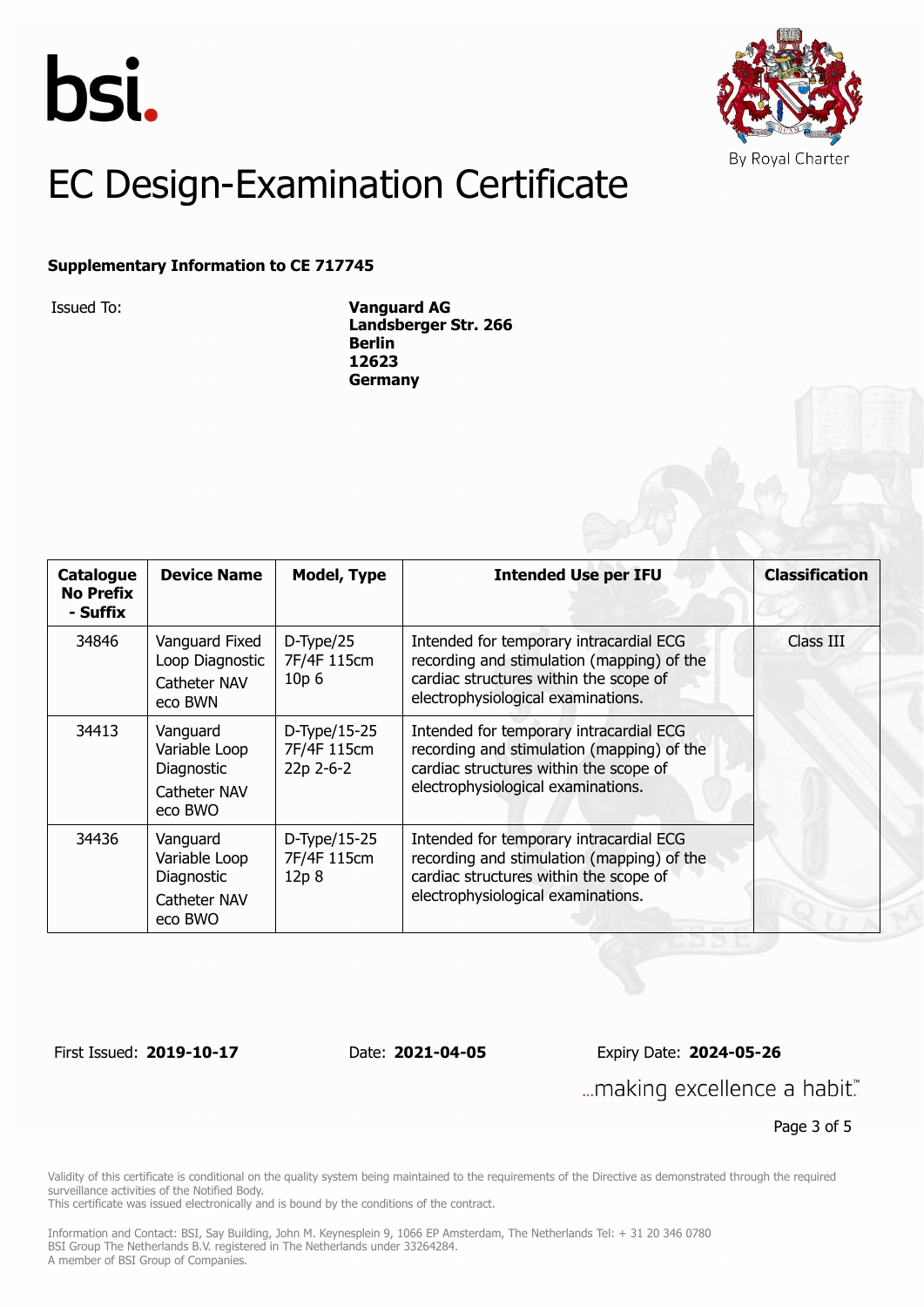



### **Supplementary Information to CE 717745**

Issued To: **Vanguard AG Landsberger Str. 266 Berlin 12623 Germany**

#### **Remanufactured Vanguard Steerable Diagnostic Catheter ID BWAB, bi BWAC, bi ID BWAD**

| <b>Catalogue</b><br>No. | <b>Device Name</b>                                             | <b>Model, Type</b>         | <b>Intended Use per</b><br><b>IFU</b>                                                                                                                                                                                                                                                          | <b>Classification</b> |
|-------------------------|----------------------------------------------------------------|----------------------------|------------------------------------------------------------------------------------------------------------------------------------------------------------------------------------------------------------------------------------------------------------------------------------------------|-----------------------|
| 35087                   | Vanguard Steerable<br>Diagnostic Catheter ID<br><b>BWAB</b>    | D-Type 6F 115cm 10p 2-8-2  | The Vanguard<br>Steerable Diagnostic<br>Catheters ID BWAB,<br>bi BWAC, bi ID BWAD<br>are intended for<br>temporary<br><i>intracardiac</i><br>electrophysiological<br>recording and<br>stimulation (mapping)<br>during the evaluation<br>of cardiac<br>arrhythmias. The<br>catheter is designed | Class III             |
| 35050                   | Vanguard Steerable<br>Diagnostic Catheter ID<br><b>BWAB</b>    | F-Type 6F 115cm 10p 2-8-2  |                                                                                                                                                                                                                                                                                                |                       |
| 35051                   | Vanguard Steerable<br>Diagnostic Catheter bi<br><b>BWAC</b>    | DF-Type 7F 115cm 10p 2-8-2 |                                                                                                                                                                                                                                                                                                |                       |
| 35052                   | Vanguard Steerable<br>Diagnostic Catheter bi ID<br><b>BWAD</b> | DF-Type 7F 115cm 10p 2-8-2 |                                                                                                                                                                                                                                                                                                |                       |
| 35088                   | Vanguard Steerable<br>Diagnostic Catheter bi ID<br><b>BWAD</b> | FJ-Type 7F 115cm 10p 2-8-2 | for use in the<br>coronary sinus.                                                                                                                                                                                                                                                              |                       |

First Issued: **2019-10-17** Date: **2021-04-05** Expiry Date: **2024-05-26** ... making excellence a habit."

Page 4 of 5

Validity of this certificate is conditional on the quality system being maintained to the requirements of the Directive as demonstrated through the required surveillance activities of the Notified Body.

This certificate was issued electronically and is bound by the conditions of the contract.